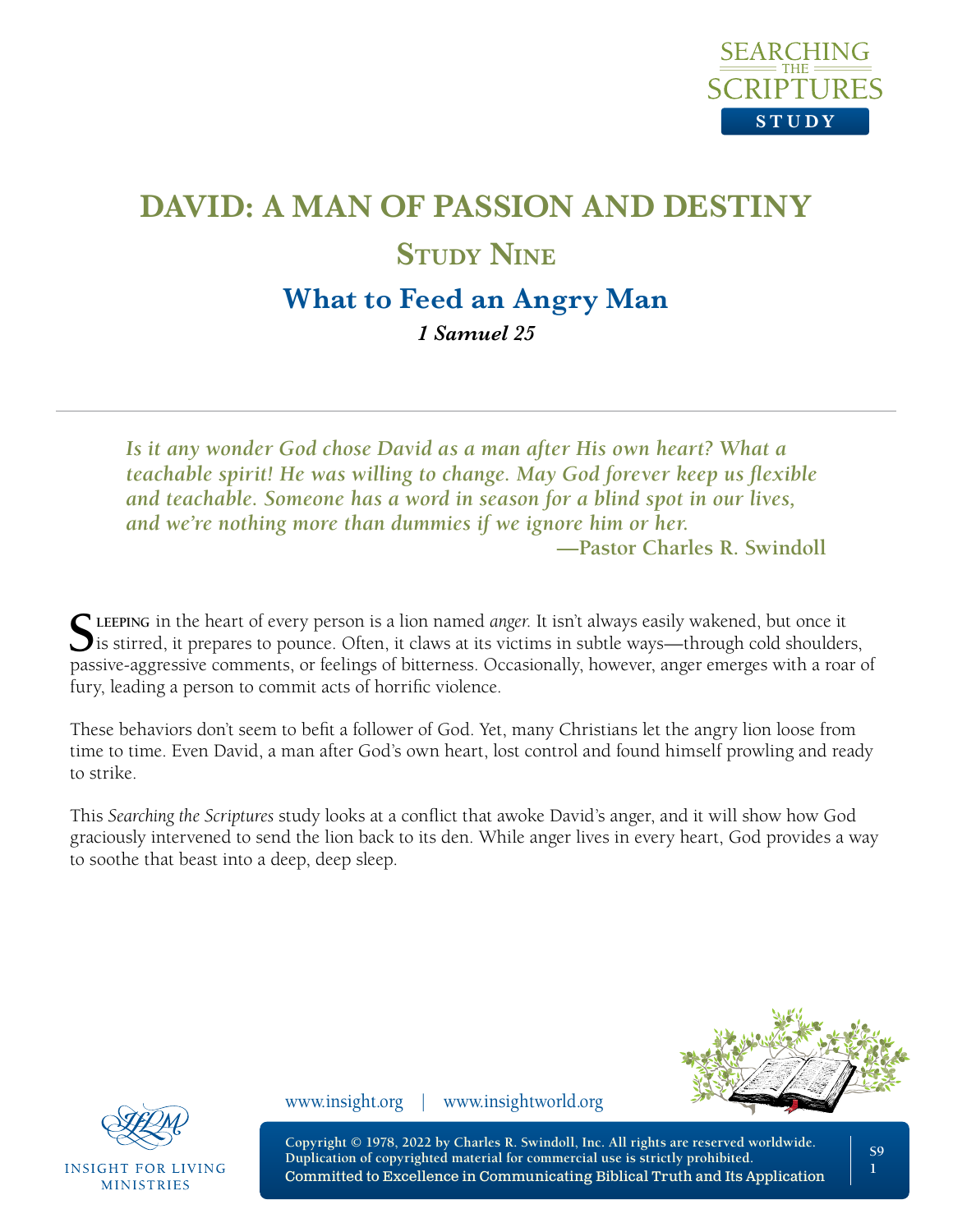

## **What to Feed an Angry Man**

*1 Samuel 25* 



### **PREPARE YOUR HEART**

One can easily feel trapped in the circumstances of life and bound by the emotions these circumstances produce, such as anger, fear, shame, and guilt. As you prepare to search the Scriptures today, pray the words of *[Psalm 40:1–3](https://www.biblegateway.com/passage/?search=Psalm%2040&version=NLT;NASB1995)*, and ask God to release you from these chains.

*I* waited patiently for the LORD to help me, *and he turned to me and heard my cry. He lifted me out of the pit of despair, out of the mud and the mire. He set my feet on solid ground and steadied me as I walked along. He has given me a new song to sing, a hymn of praise to our God. Many will see what he has done and be amazed. They will put their trust in the LORD.* 



### **TURN TO THE SCRIPTURES**

After David spared Saul's life in the cave at En-gedi, Saul, in a rare moment of humility, told David, "You are a better man than I am, for you have repaid me good for evil" (*[1 Samuel 24:17](https://www.biblegateway.com/passage/?search=1%20Samuel%2024%3A17&version=NLT;NASB1995)*). Then Saul called off his ruthless pursuit of David . . . for a while, anyway.

Leaving En-gedi, David and his men moved to the Judean mountains to try to carve out a new life in the wilderness. Look up *[Maon](https://bibleatlas.org/full/maon.htm)* at bibleatlas.org. Trace David's route from En-gedi to Maon. What do you observe about this region?



**INSIGHT FOR LIVING MINISTRIES** 

www.insight.org | www.insightworld.org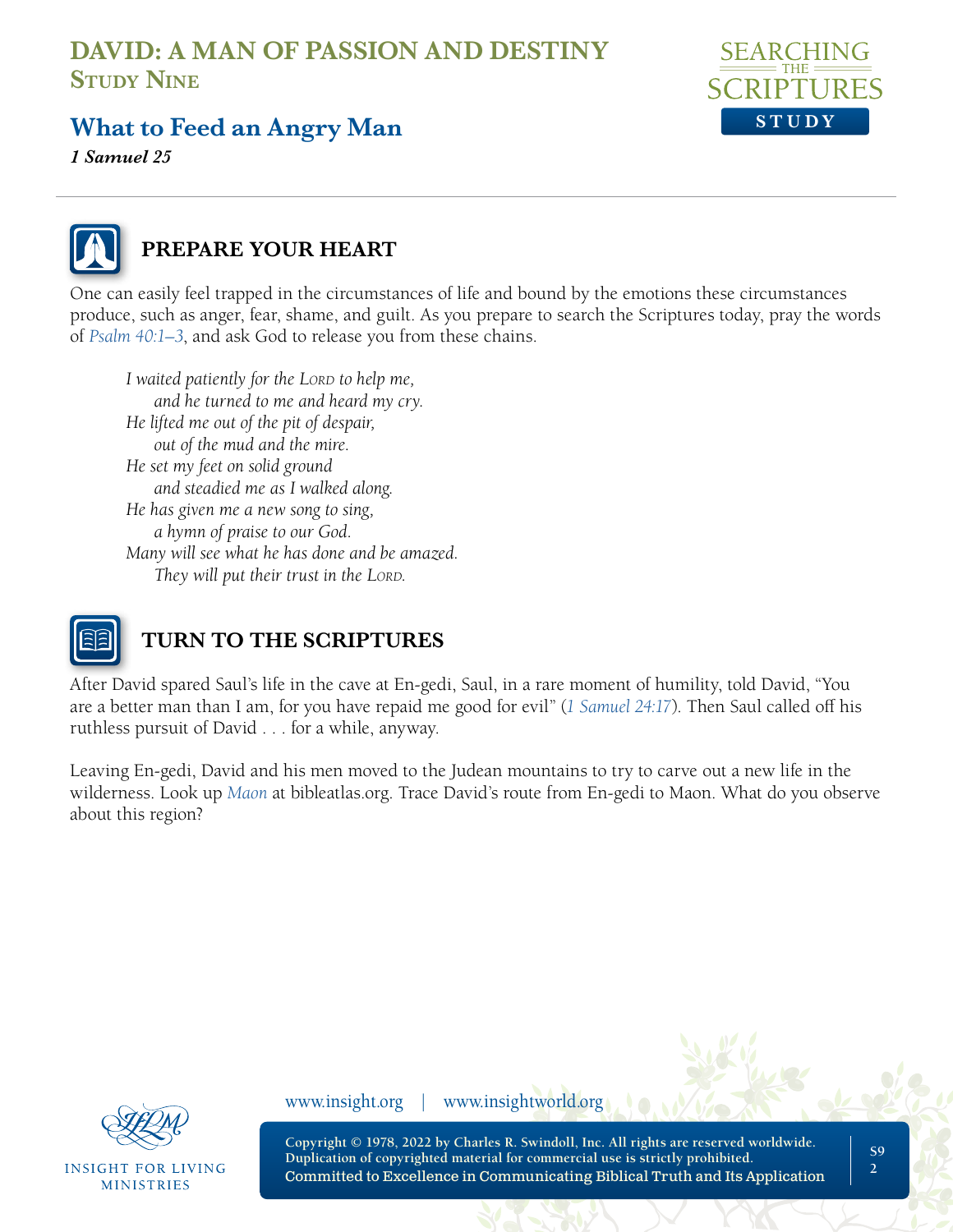

## **What to Feed an Angry Man**

*1 Samuel 25* 

Not much time passed before another person named Nabal offended David. How did David respond this time? Did he extend mercy to Nabal as he did to Saul? Or did David's anger overcome him? Open your Bible and turn to 1 Samuel 25 to find out!

### **Observation: Three Main Characters**

When Pastor Chuck Swindoll studies a biblical passage, he always keeps his detective's eye looking for three things: people, events, and timeless truths.<sup>1</sup> Today's passage contains all three! As you observe [1 Samuel 25](https://www.biblegateway.com/passage/?search=1+Samuel+25+&version=NLT;NASB1995), however, pay special attention to the major *people*, taking note of what they did and how the author described them.

### **Nabal—1 Samuel 25:2–13**

Read *[1 Samuel 25:2–3](https://www.biblegateway.com/passage/?search=1+Samuel+25%3A2-3&version=NLT;NASB1995)*. In the space below, write down a description of Nabal. What words do these verses use to describe him?

Reciprocation is a common practice today. For example, if a friend offers you a gift on your birthday, the unspoken expectation is that you would *reciprocate* and offer your friend a gift on his or her birthday. In many ancient cultures, however, reciprocation stood as a central pillar of social structures. Relationships often lived or died through reciprocation alone.

According to *[25:7–8](https://www.biblegateway.com/passage/?search=1+Samuel+25%3A7%E2%80%938&version=NLT;NASB1995)*, what did David point out to Nabal? How did David expect Nabal to reciprocate?



INSIGHT FOR LIVING **MINISTRIES** 

www.insight.org | www.insightworld.org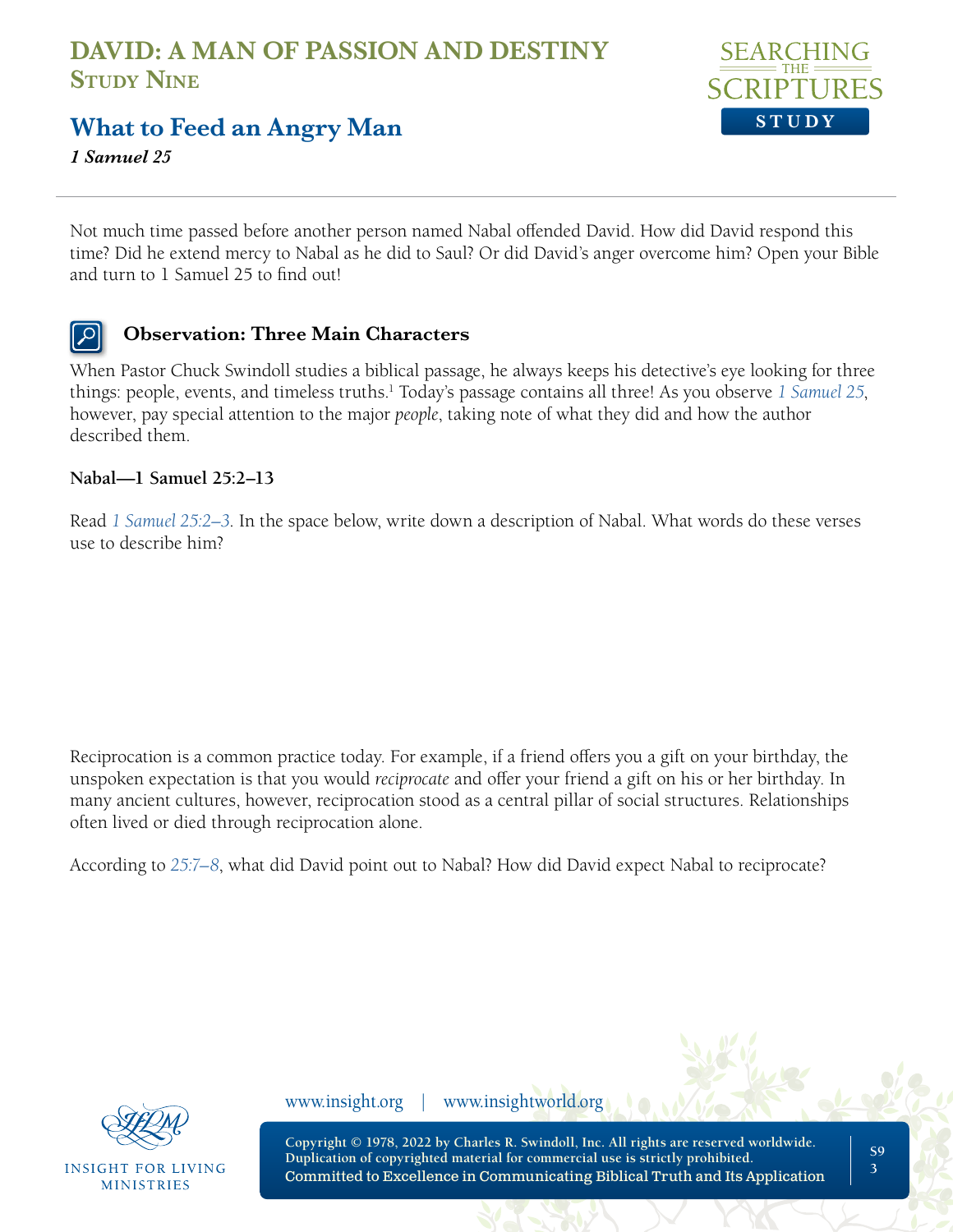

### **What to Feed an Angry Man**

*1 Samuel 25* 

How did Nabal react in *[1 Samuel 25:10–11](https://www.biblegateway.com/passage/?search=1+Samuel+25%3A10%E2%80%9311+&version=NLT;NASB1995)* to David's request? What did David say in *[25:13](https://www.biblegateway.com/passage/?search=1+Samuel+25%3A13&version=NLT;NASB1995)* when he heard Nabal's reaction?

### **Abigail—1 Samuel 25:14–31**

As the temperature of the conflict between David and Nabal rose, the only one who could cool off the tension was Nabal's wife Abigail. According to *[1 Samuel 25:18–19](https://www.biblegateway.com/passage/?search=1+Samuel+25%3A18%E2%80%9319&version=NLT;NASB1995)*, how did Abigail respond when she heard about their conflict?

According to *[25:28–31](https://www.biblegateway.com/passage/?search=1+Samuel+25%3A28%E2%80%9331&version=NLT;NASB1995)*, why did Abigail treat David the way she did? What did she recognize about David that Nabal neglected?



**INSIGHT FOR LIVING MINISTRIES** 

www.insight.org | www.insightworld.org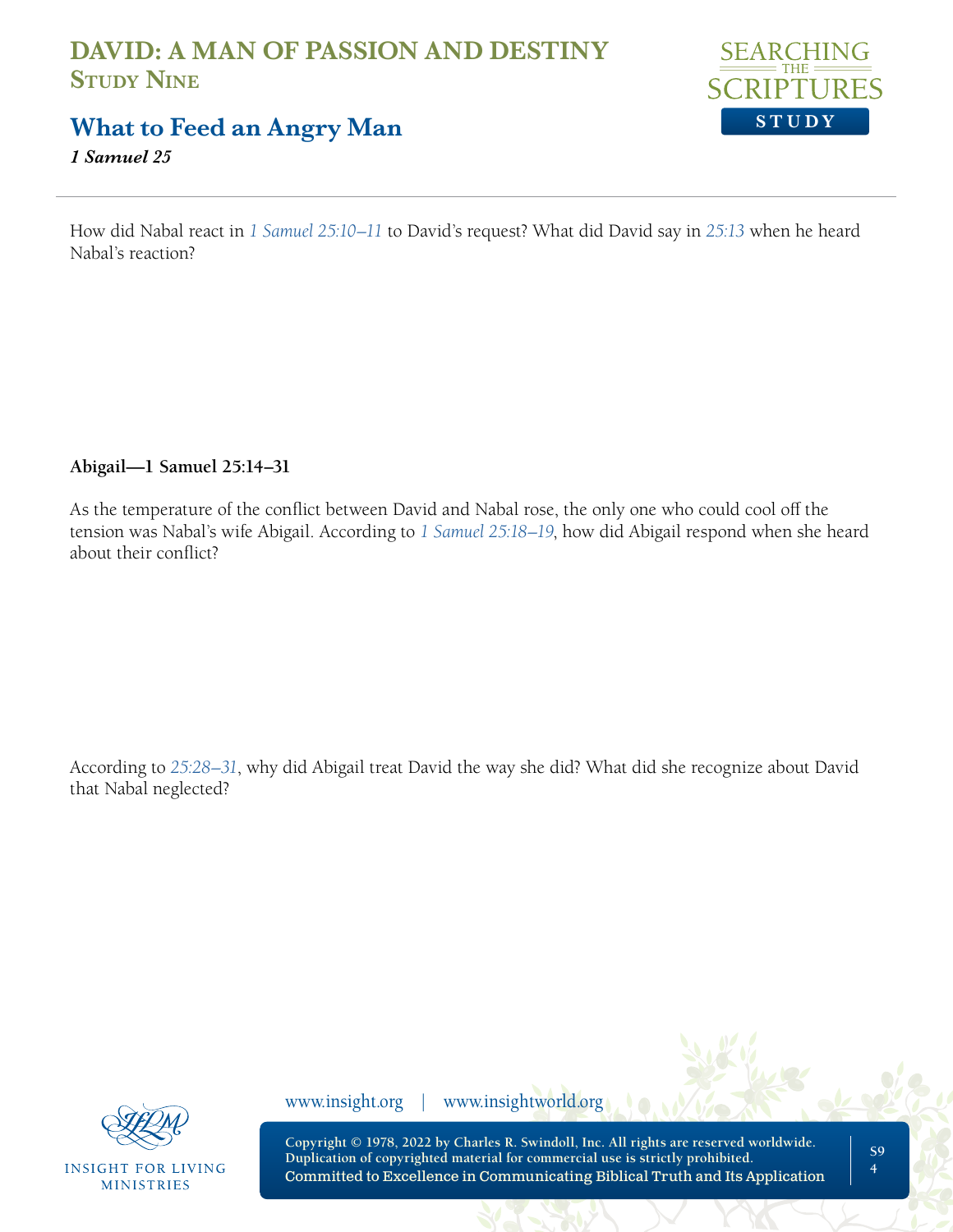

### **What to Feed an Angry Man**

*1 Samuel 25* 

### **David—1 Samuel 25:32–44**

In your own words, summarize David's words to Abigail in *[1 Samuel 25:32–35](https://www.biblegateway.com/passage/?search=1+Samuel+25%3A32%E2%80%9335&version=NLT;NASB1995)*. Was Abigail successful in what she set out to do?

While David previously had "repaid [Saul] good for evil" (*[24:17](https://www.biblegateway.com/passage/?search=1%20Samuel%2024%3A17&version=NLT;NASB1995)*), Nabal was now repaying David "evil for good" (*[25:21](https://www.biblegateway.com/passage/?search=1+Samuel+25%3A21&version=NLT;NASB1995)*). Thanks to Abigail, David showed restraint and did not seek vengeance against Nabal. Just as he did with Saul, David trusted God, and God judged Nabal for his actions.

### **Interpretation: Three Natural Conflicts**

The three main characters in 1 Samuel 25 each provide an example for how the people of God should or should *not*—act. More than this, however, interpretation of this passage will uncover hidden gems of theological truth about natural conflicts that will inevitably occur in life.

### **Between Husband and Wife**

In what ways was Abigail different from her husband? What kinds of characteristics did Abigail show by bringing food and supplies to David without Nabal knowing (*[1 Samuel 25:19](https://www.biblegateway.com/passage/?search=1+Samuel+25%3A19&version=NLT;NASB1995)*)? How did David describe these acts in *[25:32–35](https://www.biblegateway.com/passage/?search=1+Samuel+25%3A32%E2%80%9335&version=NLT;NASB1995)*? For more insight into Abigail's character, check out *[Constable's Notes](https://netbible.org/bible/1+Samuel+25)* at netbible.org.



**INSIGHT FOR LIVING MINISTRIES** 

www.insight.org | www.insightworld.org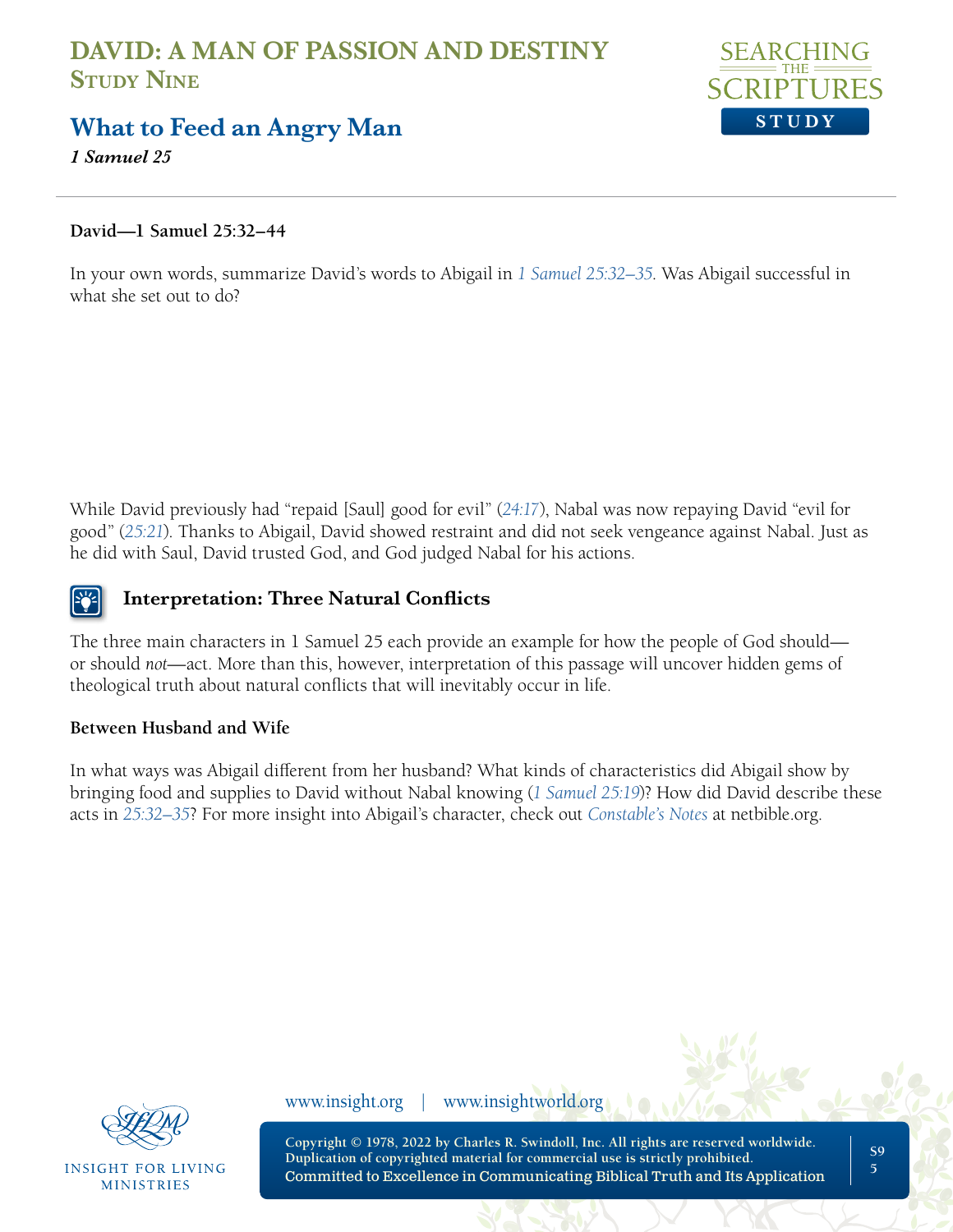

### **What to Feed an Angry Man**

*1 Samuel 25* 

*Here's the practical side of wisdom. Abigail knew exactly what approach she would take when she encountered David. Three things stand out: her tact, her faith, her loyalty.*  **—Pastor Chuck Swindoll**

### **Between Employer and Employee**

According to *[1 Samuel 25:25](https://www.biblegateway.com/passage/?search=1+Samuel+25%3A25&version=NLT;NASB1995)*, what is the meaning of the name "Nabal"? In this narrative, how did Nabal live up to his name in his dealings with David?

### **Between Anger and Murder**

How did David initially react to Nabal's poor treatment of him? How did David's treatment of Saul differ? (Compare *[1 Samuel 24:12–15](https://www.biblegateway.com/passage/?search=1+Samuel+24%3A12%E2%80%9315+&version=NLT;NASB1995)* and *[25:12–13](https://www.biblegateway.com/passage/?search=1+Samuel+25%3A12%E2%80%9313&version=NLT;NASB1995)*.) Why do you think David's two responses differed so drastically?

*Often, when we are faced with a crisis, the standard, garden-variety answer is to sort of tuck our tail between our legs and run. But there is a better way. God says, "There's a reason for this. And I'm willing to do creative things through you to put you back on your feet." It will take creativity, it will take determination, it will take constant eyes on the*  Lord. But when He pulls it off, it's marvelous. **—Pastor Chuck Swindoll** 



**INSIGHT FOR LIVING MINISTRIES** 

www.insight.org | www.insightworld.org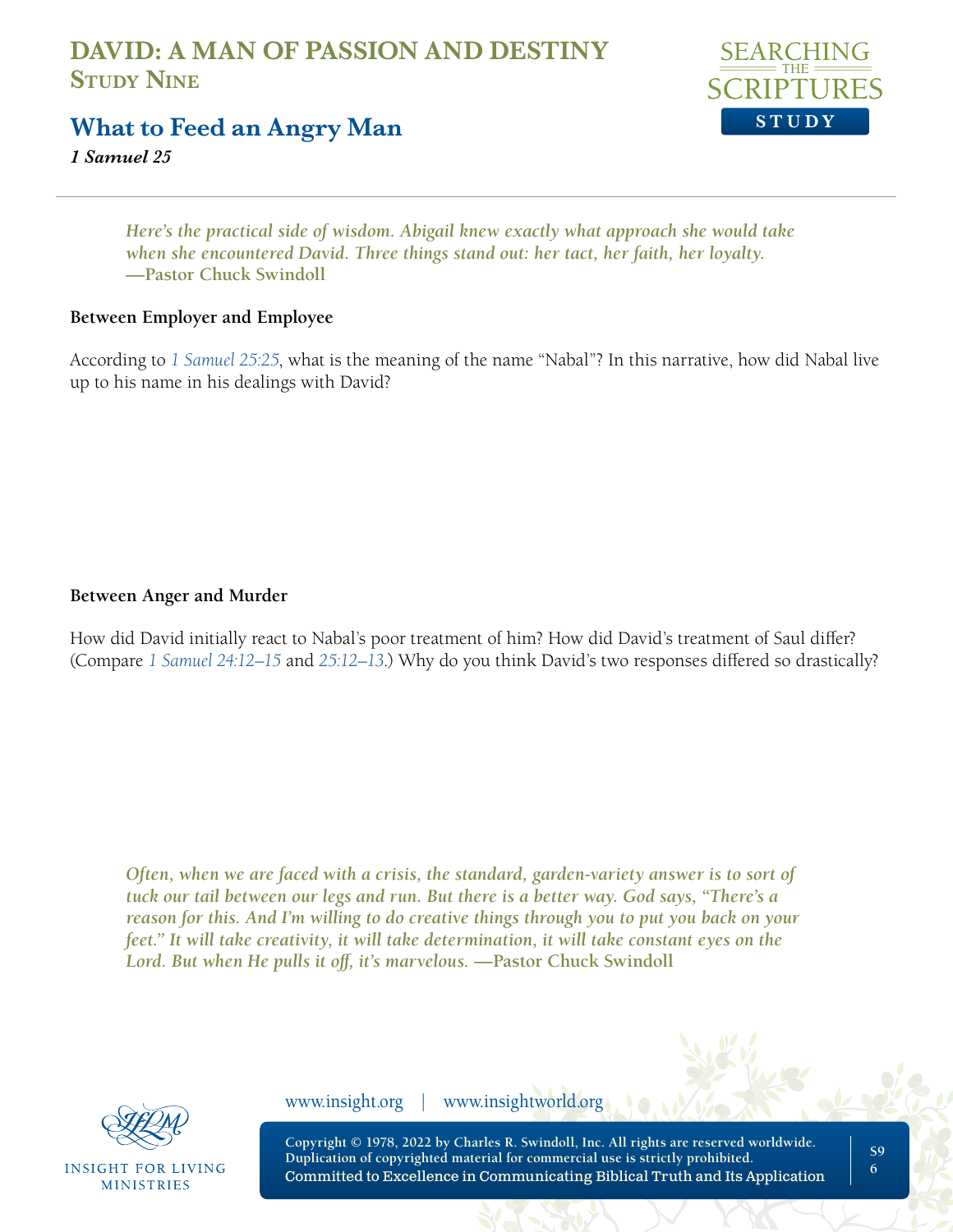

## **What to Feed an Angry Man**

*1 Samuel 25* 

### **Correlation: Jesus on Anger**

David felt so angry toward Nabal that he was ready to draw his sword and spill Nabal's blood. It almost feels as if Jesus had this very moment in mind when he addressed the topic of anger in His Sermon on the Mount.

Read *[Matthew 5:21–26](https://www.biblegateway.com/passage/?search=Matthew+5%3A21%E2%80%9326&version=NLT;NASB1995)*. Which of the ten commandments did Jesus discuss in this passage? What connection did Jesus make between this commandment and a person's feeling of anger?

What alternative did Jesus offer those who struggle with feelings of murderous anger?

Jesus was teaching His followers to stop sin before it starts by dealing with it in the heart. That's how Abigail stopped David from murdering Nabal. She appealed to David's heart by casting a vision of how God would make him "leader of Israel," and she warned him not to "blemish" his good name with needless bloodshed (*[1 Samuel 25:30–31](https://www.biblegateway.com/passage/?search=1%20Samuel%2025%3A30%E2%80%9331&version=NLT;NASB1995)*).



**INSIGHT FOR LIVING MINISTRIES** 

www.insight.org | www.insightworld.org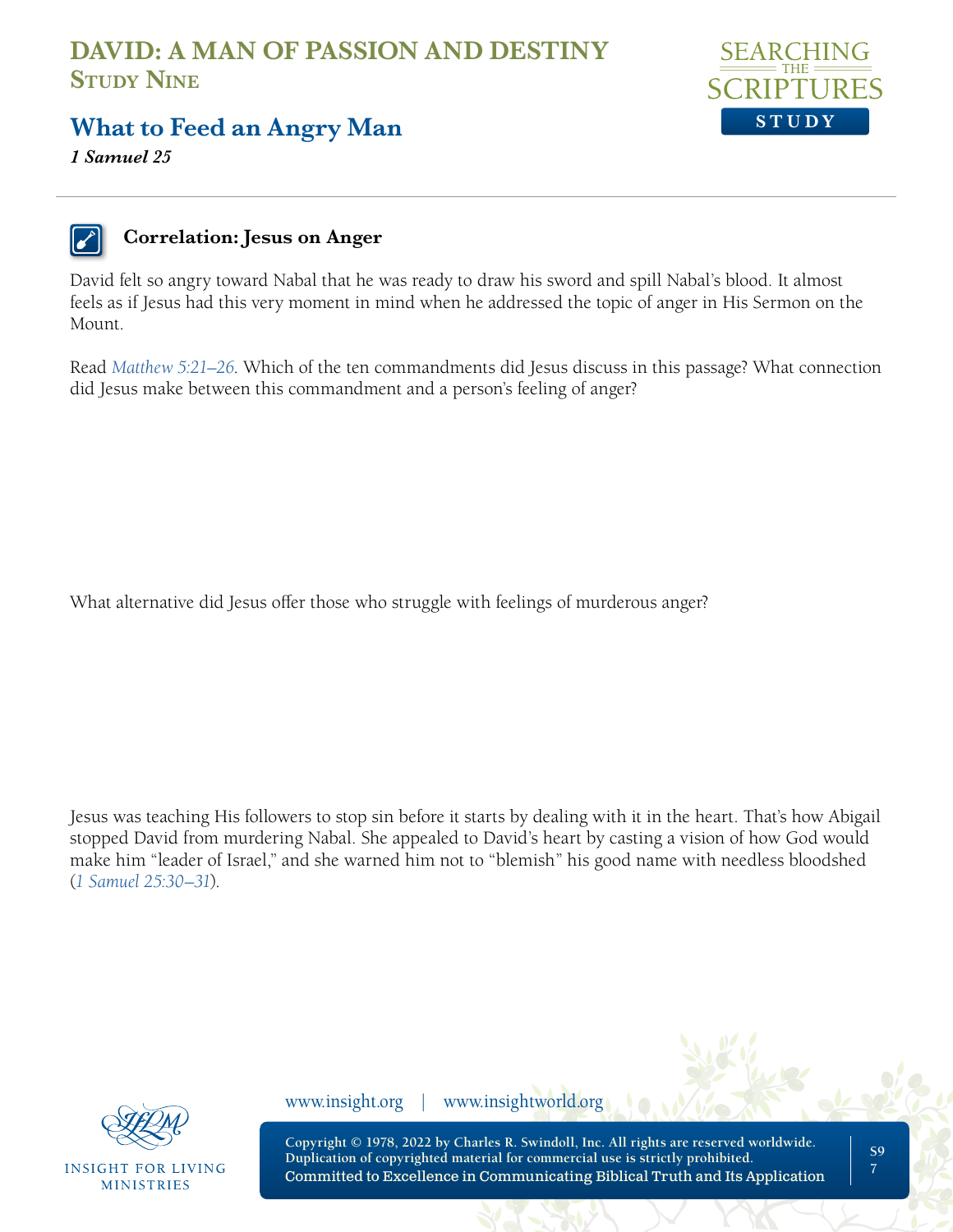

**What to Feed an Angry Man**

*1 Samuel 25* 

### **Application: Supernatural Solutions to Natural Conflicts**

Both Nabal and David acted in a less-than-godly way in this account. Both showed a great deal of anger toward the other. Combating anger sometimes feels like bailing water in a violent storm. Just as you toss a bucket of water over one side of the boat, a swell washes over the other side. Have you ever been surprised by a wave of your own anger? What caused it?

Unlike David and Nabal, Abigail showed the faith, tact, and wisdom of a true follower of God. From her example, Pastor Chuck developed two application principles:

First, *whenever conflicts arise . . . be wise!* Look at the big picture of the circumstances, at both sides of the conflict. Don't be hasty. Pray, and ask God for wisdom before you act.

What conflict are you facing today? It may be a marital conflict, or you could be dealing with a difficult situation at work. It is possible that your conflict is not *external* but *internal*—a conflict of conscience. Practically speaking, how can you be wise as you work through this conflict? How can you emulate the wisdom Abigail showed?



**INSIGHT FOR LIVING MINISTRIES** 

www.insight.org | www.insightworld.org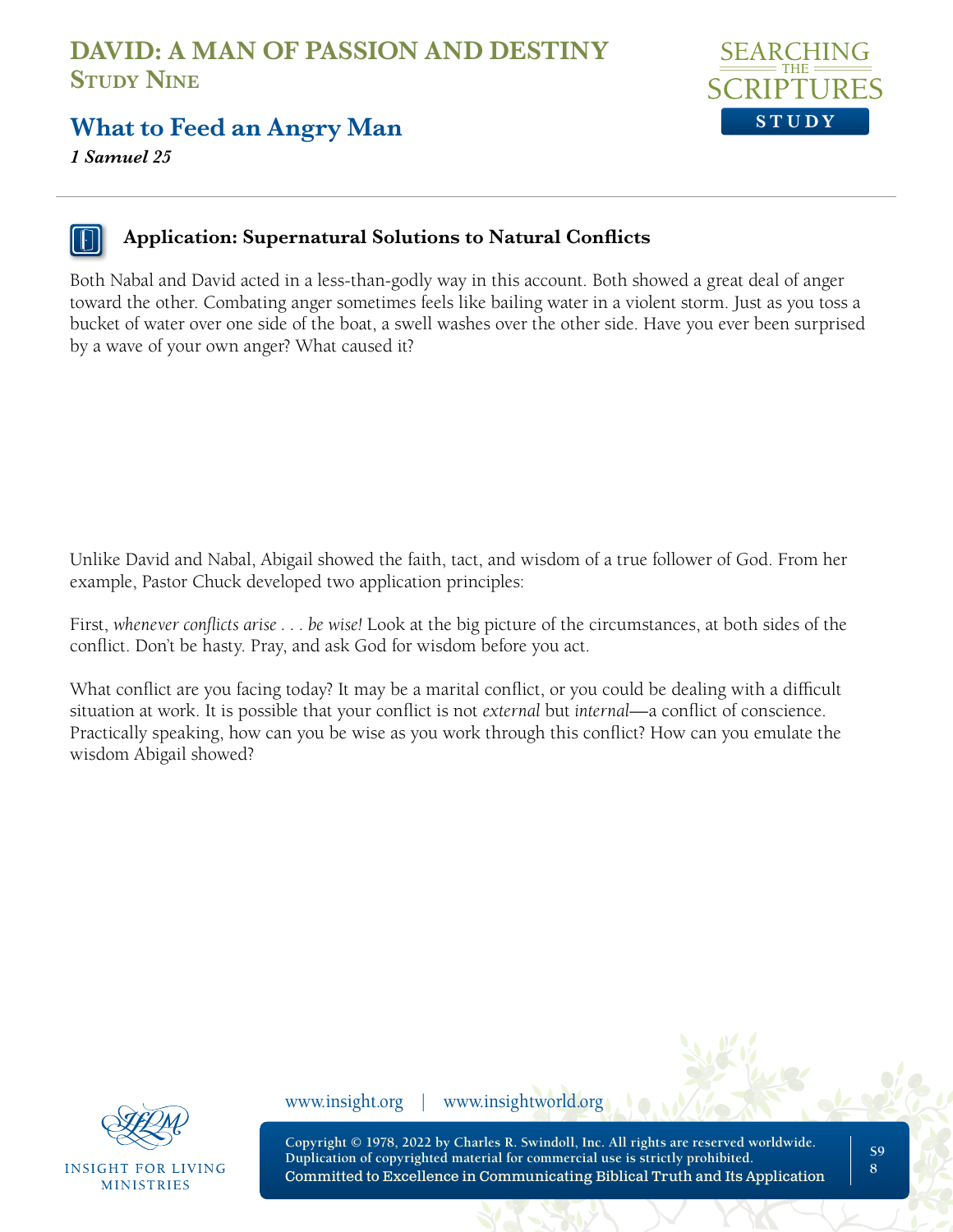

### **What to Feed an Angry Man**

*1 Samuel 25* 

Second, whenever you realize there's nothing you can do . . . wait! God allows impasses in order to stop you so you can wait on Him to work out His plan.

Waiting on God requires trusting Him, His plan, and His perfect timing. This never is easy. In the space below, write down a prayer, asking God to increase your faith as you wait for Him to work out your conflict.

When the lion of David's anger took control of his heart, he entered a heated conflict with Nabal. And when David lacked the wisdom to resolve the dispute, God sent Abigail to cool the anger of both men. And He will send you your Abigail, too. You only need to be wise and wait.



## **A FINAL PRAYER**

*Father, I know I get angry sometimes, and I know that I have contributed to many conflicts throughout my life. Please, forgive me of these things today. I ask You to work in me to replace feelings of unrighteous anger with the fruit of the Spirit like peace, patience, kindness, and self-control. Help me show these characteristics to all,*  especially to those with whom I am in conflict. Help me to be wise as I wait on Your perfect timing. I pray in *Jesus' name. Amen.*

ENDNOTE

1. To learn about Pastor Chuck Swindoll's *Searching the Scriptures* method of Bible study, go to the web page, "*[How to Study the Bible for Yourself](https://sts.insight.org/)*."



**INSIGHT FOR LIVING MINISTRIES** 

www.insight.org | www.insightworld.org